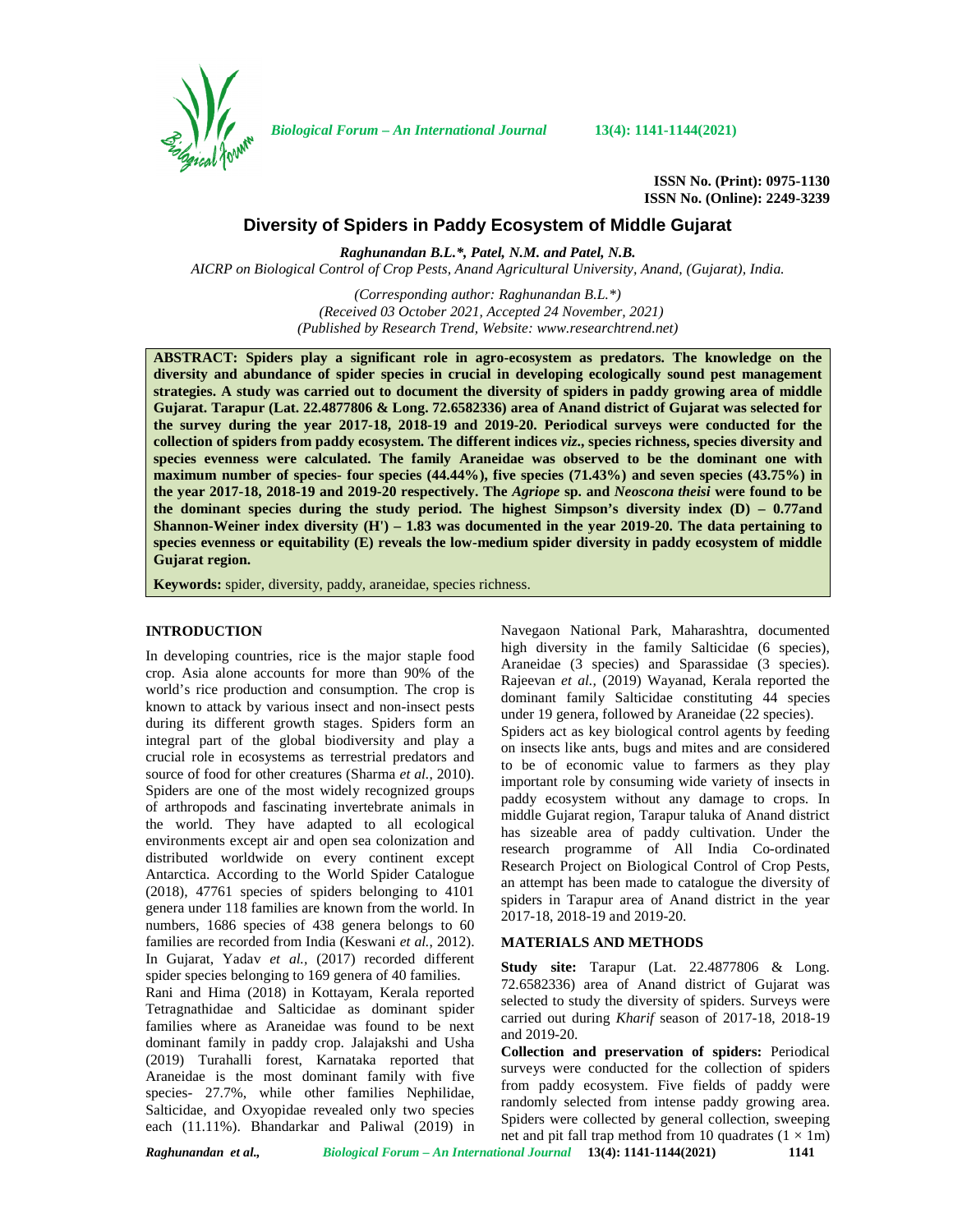from each field at weekly interval. Five pit fall traps on border (20/field) were installed in each field and collections were made on alternate days. All the collected specimens were preserved in 70% ethanol in specimen tube with proper labelling, indicating locality and date. The collected spiders were identified at ICAR-NBAIR (National Bureau of Agricultural Insect Resources), Bengaluru, India.

## **Species richness:**

Species richness (S) was calculated using the formula Species richness  $(S)$  = number of species collected

## **Diversity of spiders:**

The measurement of diversity of spiders were calculated with computation of Simpsons Diversity Index (SDI)

$$
D=1-\frac{\sum n(n-1)}{N(N-1)}
$$

Where,  $n =$  number of individuals of each species  $N =$  total number of individuals of all species

#### **Species diversity (H'):**

Species diversity (H') was computed based on Shannon- Weiner index of diversity (Shannon,1948)

Species diversity (H') =  $\sum_{i=1}^{K}$  Pi lnpi

where,

 $pi =$  Proportion of  $i<sup>th</sup>$  species in sample

 $pi = f_i/n$ 

n = Total number of specimen in sample

 $fi =$ Number of specimens of the  $i<sup>th</sup>$  species

 $k = Total number of species$ 

where,

 $ln =$  Natural logarithm (log e)

**Species evenness or equitability (E):**

Species evenness or equitability (E) was calculated using Kreb's (1975) formula

$$
E = \frac{H'}{H'max}
$$

 $H'$ max = Natural logarithm of the number of species present

 $0 < E < 1$ , the maximum value being possible in a community in which all species are equally abundant; Any logarithmic base *i.e.*, 10 and 2 may be used to compute H' and E, the evenness value remains the same.

## **RESULTS AND DISCUSSION**

During the year 2017-18, surveys led to collection of total 9 different species of spiders belonging to 7 genera of 4 families (Table 1). The collected total 40 specimens were belonging to four families *i.e.* Araneidae, Oxyopidae, Salticidae and Tetragnathidae. Araneidae was the most dominant family comprising 28 spider specimens belonging o four species (44.44%), while the other family Tetragnathidae revealed three different species (33.33%).The families oxyopidae and salticidae were represented by a single species only.

# **Table 1: Diversity of spiders collected from paddy fields of Tarapur region of Anand district, Gujarat (2017-**

**18).**

| Sr. No. | Family         | No. of<br>spiders | No. of<br>species | <b>Genus</b> | <b>Species name</b>                | <b>Species</b><br>(%) |  |
|---------|----------------|-------------------|-------------------|--------------|------------------------------------|-----------------------|--|
|         | Araneidae      | 28                | 4                 | Argiope      | Argiope pulchella (Thorell)        | 44.44                 |  |
|         |                |                   |                   | Argiope      | Argiope sp.                        |                       |  |
|         |                |                   |                   | Araneus      | Araneus ellipticus (Tikader & Bal) |                       |  |
|         |                |                   |                   | Neoscona     | Neoscona theisi (Walckenaer)       |                       |  |
|         | Oxyopidae      |                   |                   | Oxyopes      | Oxyopes javanus (Thorell)          | 11.11                 |  |
|         | Salticidae     |                   |                   | Bianor       | Bianor incitatus (Thorell)         | 11.11                 |  |
| 4.      | Tetragnathidae |                   | 3                 | Leucauge     | Leucauge sp.                       |                       |  |
|         |                |                   |                   | Tetragnatha  | Tetragnatha sp. (Okuma)            | 33.33                 |  |
|         |                |                   |                   | Tetragnatha  | Tetragnatha javana (Thorell)       |                       |  |

The data pertaining to spider diversity in the year 2018- 19 is depicted in the Table 2. Total of 7 different species of spiders belonging to 6 genera of 3 families were collected during the study period. The spider specimens were belonging to three families *i.e.*

Araneidae, Tetragnathidae and Thomisidae. Araneidae was the most dominant family with 20 spider specimens belonging to five species (71.43%), while other families Tetragnathidae and Thomisidae reported only one species each (14.29%).

## **Table 2: Diversity of spiders collected from paddy fields of Tarapur region of Anand district, Gujarat (2018- 19).**

| Sr. No. | Family         | No. of<br>spiders | No. of<br>species | Genus       | <b>Species name</b>                      | <b>Species</b><br>$\frac{9}{6}$ |  |
|---------|----------------|-------------------|-------------------|-------------|------------------------------------------|---------------------------------|--|
|         |                |                   |                   | Argiope     | Argiope pulchella (Thorell)              |                                 |  |
|         | Araneidae      | 20                |                   | Argiope     | <i>Argiope</i> sp.                       | 71.43                           |  |
|         |                |                   |                   | Araneus     | Araneus ellipticus (Tikader & Bal)       |                                 |  |
|         |                |                   |                   | Cyclosa     | Cyclosa sp. (Thorell)                    |                                 |  |
|         |                |                   |                   | Neoscona    | Neoscona theisi (Walckenaer)             |                                 |  |
| ۷.      | Tetragnathidae |                   |                   | Tetragnatha | Tetragnatha sp.                          | 14.29                           |  |
|         | Thomisidae     |                   |                   | Thomisus    | <i>Thomisus spectabilis</i> (Doleschall) | 14.29                           |  |

*Raghunandan et al., Biological Forum – An International Journal* **13(4): 1141-1144(2021) 1142** During the year 2019-20, total of 16 species of spiders belonging to 12 genera of 5 families were documented from paddy ecosystem (Table 3). The collected total 86 spider specimens were belonging to five families *i.e.* Araneidae, Oxyopidae, Salticidae, Tetragnathidae and

Thomisidae. Araneidae was the most dominant family recorded with 71 spider specimens belonging to seven species (43.75%), while other families Oxyopidae and Salticidae documented three species (18.75%). The families Tetragnathidae and Thomisidae were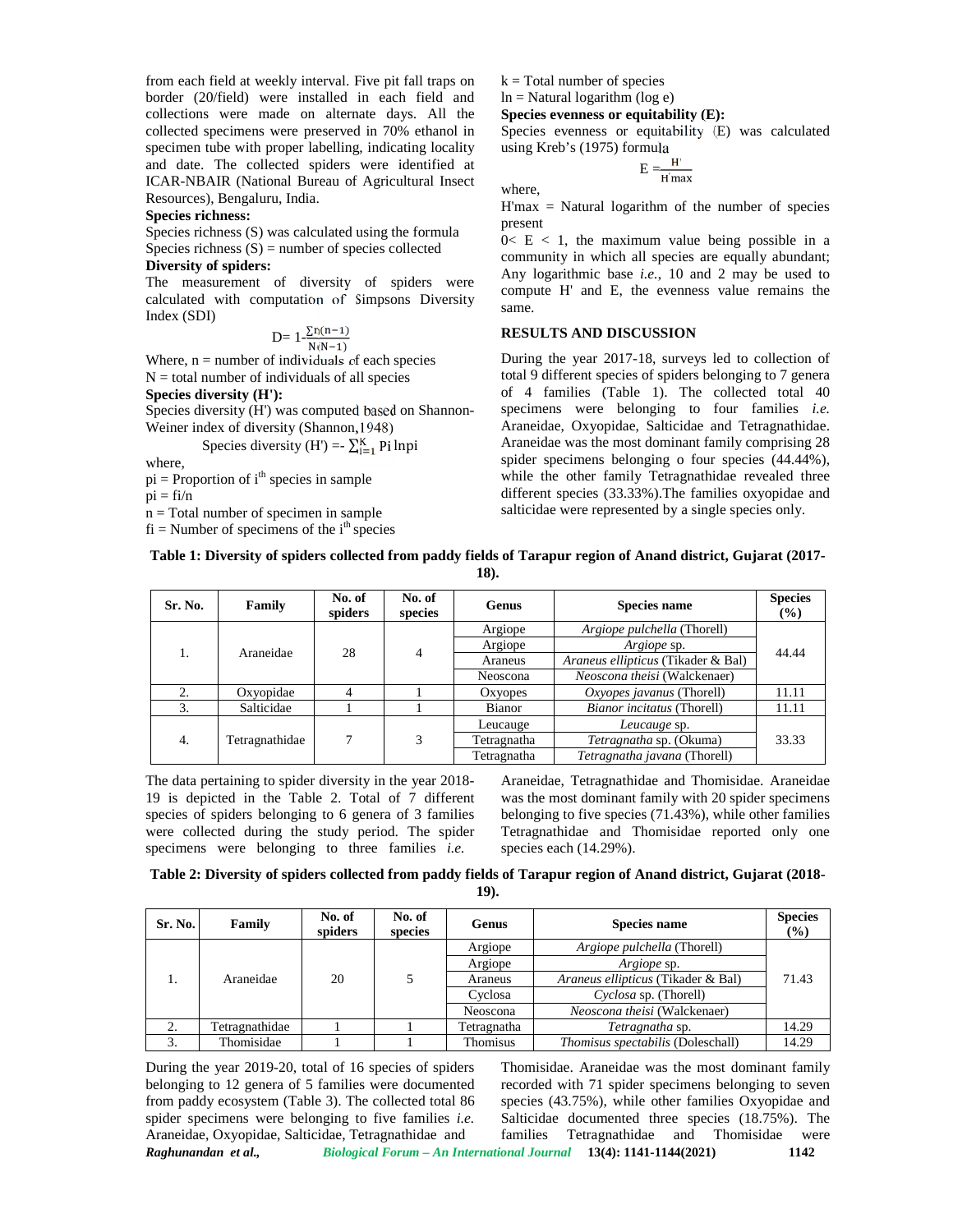represented by one species (6.25%) and two species (12.50%) respectively. Jalajakshi and Usha (2019) Turahalli forest, Karnataka reported Araneidae was the most dominant family with five species (27.7%), while other families Nephilidae, Salticidae, and Oxyopidae revealed only two species each (11.11%).

Similar findings pertaining to spider diversity were reported by various scientists in India. In Gujarat Patel, (2000) and Parasharya and Pathan, (2013) documented Araneidae as the dominant family in paddy and lucerne crop ecosystem, respectively. Further, Prajapati *et al*., (2018) in Navsari, Gujarat reported the dominant family of spider as Araneidae followed by Salticidae and Oxyopidae. Similarly, in other parts of India Araneidae was found to be the dominant family representing the spider diversity. Jose *et al*., (2018) in Kavvayi river basin, Kerala documented the dominant family Araneidae, which constitutes 21.5% of the total spider species collected. The second dominant family was Salticidae, which constitutes 19.5% of total spider population. Al Faruki Ahmed (2018) Goalpara District, Assam found Araneidae was the most abundant family (14 species) with orb weavers being the dominant guild type of spiders.

| Table 3: Diversity of spiders collected from paddy fields of Tarapur region of Anand district, Gujarat (2019- |  |
|---------------------------------------------------------------------------------------------------------------|--|
| $20$ .                                                                                                        |  |

| Sr. No.                       | Family         | No. of<br>spiders | No. of<br>species | <b>Genus</b>                                      | <b>Species name</b>                    | <b>Species</b><br>(%) |  |
|-------------------------------|----------------|-------------------|-------------------|---------------------------------------------------|----------------------------------------|-----------------------|--|
|                               |                |                   |                   | Argiope                                           | <i>Argiope</i> sp.                     |                       |  |
|                               |                |                   |                   | Argiope                                           | Argiope anasuja (Thorell)              |                       |  |
| 1.                            | Araneidae      |                   | 7                 | Cyrtophora cicatrosa<br>Cyrtophora<br>(Stoliczka) |                                        |                       |  |
|                               |                | 71                |                   | Cyrtophora                                        | Cyrtophora moluccensis<br>(Doleschall) | 43.75                 |  |
|                               |                |                   |                   | Cyclosa                                           | Cyclosa moonduensis (Tikader)          |                       |  |
|                               |                |                   |                   | Neoscona                                          | Neoscona theisi (Walckenaer)           |                       |  |
|                               |                |                   |                   | Neoscona                                          | Neoscona sp.                           |                       |  |
|                               |                |                   |                   | Oxyopes                                           | $Ox\gamma$ opes sp.                    |                       |  |
| $\overline{2}$ .<br>Oxyopidae |                | 3                 | 3                 | Oxyopes                                           | Oxyopes javanus (Thorell)              | 18.75                 |  |
|                               |                |                   |                   | Peucetia                                          | Peucetia sp.                           |                       |  |
|                               |                | 3                 | 3                 | Hyllus                                            | Hyllus sp.                             |                       |  |
| 3.                            | Salticidae     |                   |                   | Harmochirus                                       | Harmochirus sp.                        | 18.75                 |  |
|                               |                |                   | Telamonia         | Telamonia sp.                                     |                                        |                       |  |
| $\overline{4}$ .              | Tetragnathidae | 6                 |                   | Tetragnatha                                       | Tetragnatha sp.                        | 6.25                  |  |
| 5.                            | Thomisidae     | 3                 | $\mathfrak{D}$    | Runcinia                                          | Runcinia sp.                           |                       |  |
|                               |                |                   |                   | Thomisus                                          | Thomisus sp.                           | 12.50                 |  |

## **Table 4: Catalogue of spider specimens collected from paddy ecosystem, Tarapur region of Anand district, Gujarat during the study period.**

| Sr. No. |                                     | No. of spider specimens  | <b>Total</b>   |                |                             |  |
|---------|-------------------------------------|--------------------------|----------------|----------------|-----------------------------|--|
|         | <b>Spider species</b>               | 2017-18                  | 2018-19        | 2019-20        |                             |  |
| 1.      | Argiope anasuja (Thorell)           |                          |                |                |                             |  |
| 2.      | Argiope pulchella (Thorell)         | 5                        |                | ۰              | 6                           |  |
| 3.      | Argiope sp.                         | 3                        | 8              | 28             | 39                          |  |
| 4.      | Araneus ellipticus (Tikader & Bal)  |                          | $\overline{2}$ |                | 3                           |  |
| 5.      | Bianor incitatus (Thorell)          |                          |                |                |                             |  |
| 6.      | Cyclosa moonduensis (Tikader)       |                          |                | 4              | 4                           |  |
| 7.      | Cyclosa sp. (Thorell)               | ٠                        |                |                |                             |  |
| 8.      | Cyrtophora cicatrosa (Stoliczka)    |                          |                | 5              | 5                           |  |
| 9.      | Cyrtophora moluccensis (Doleschall) | ٠                        | -              |                |                             |  |
| 10.     | Harmochirus sp.                     | ٠                        | -              |                |                             |  |
| 11.     | Hyllus sp.                          | $\overline{\phantom{a}}$ | -              |                |                             |  |
| 12.     | Leucauge sp.                        | $\overline{2}$           | ۰              |                | $\overline{2}$              |  |
| 13.     | Neoscona sp.                        |                          |                |                |                             |  |
| 14.     | Neoscona theisi (Walckenaer)        | 17                       | 8              | 31             | 56                          |  |
| 15.     | Oxyopes javanus (Thorell)           | 4                        | L.             |                | 5                           |  |
| 16.     | Oxyopes sp.                         |                          | ٠              |                |                             |  |
| 17.     | Peucetia sp.                        |                          | -              |                |                             |  |
| 18.     | Runcinia sp.                        | $\overline{\phantom{a}}$ | -              |                |                             |  |
| 19.     | Telamonia sp.                       |                          | ۰              |                |                             |  |
| 20.     | Tetragnatha javana (Thorell)        | 3                        |                |                | 3                           |  |
| 21.     | Tetragnatha sp. (Okuma)             | 4                        |                | 6              | 11                          |  |
| 22.     | Thomisus spectabilis (Doleschall)   | $\overline{a}$           |                |                |                             |  |
| 23.     | Thomisus sp.                        |                          |                | $\overline{2}$ | $\mathcal{D}_{\mathcal{L}}$ |  |
|         | 22<br><b>Total</b><br>40<br>86      |                          |                |                | 148                         |  |